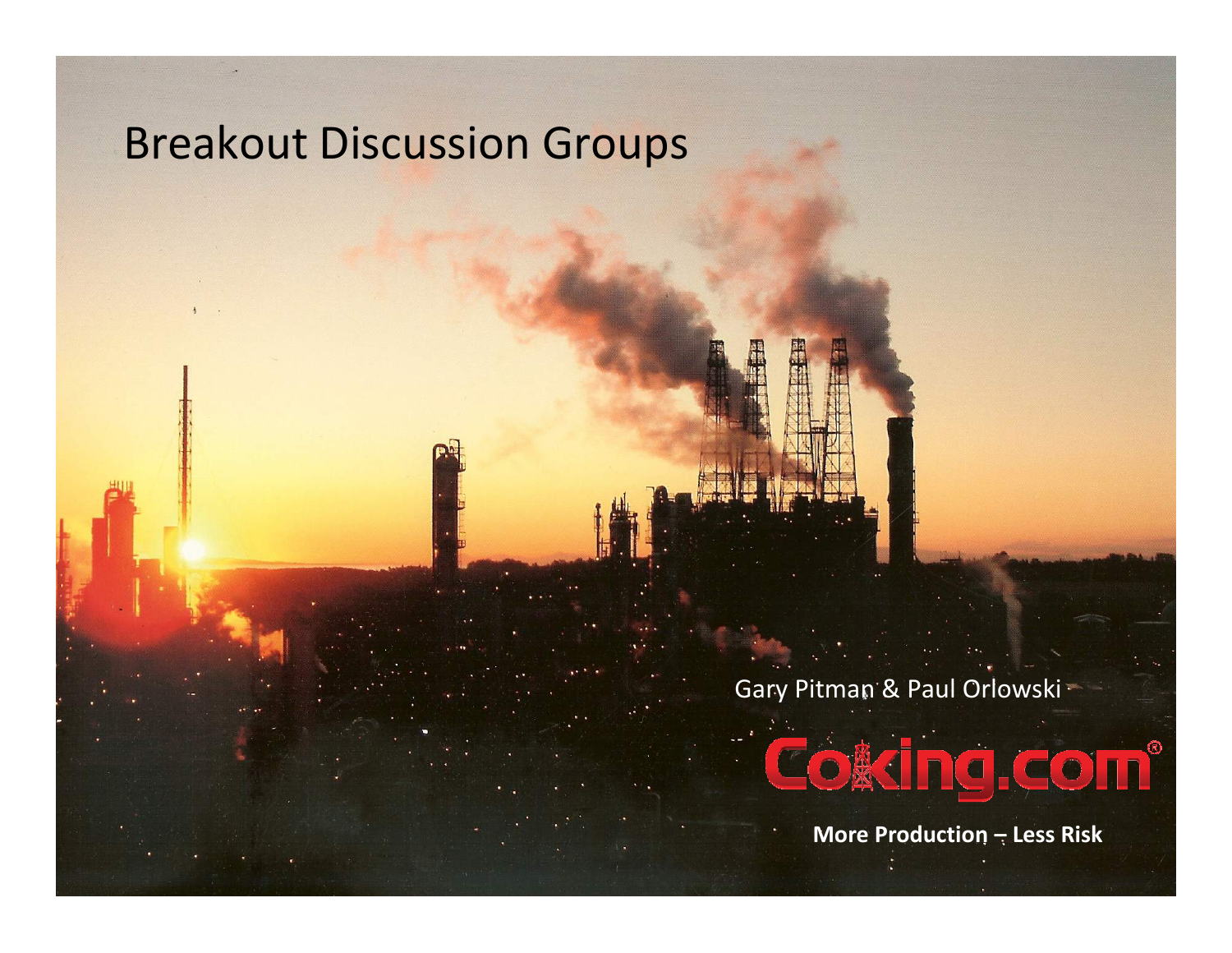#### Why Breakout Sessions?

- **Where are we going with this industry?**
- What will cokers be like in the future?
- **Who's going to develop that vision?**

You and the refiners and vendors who attended!

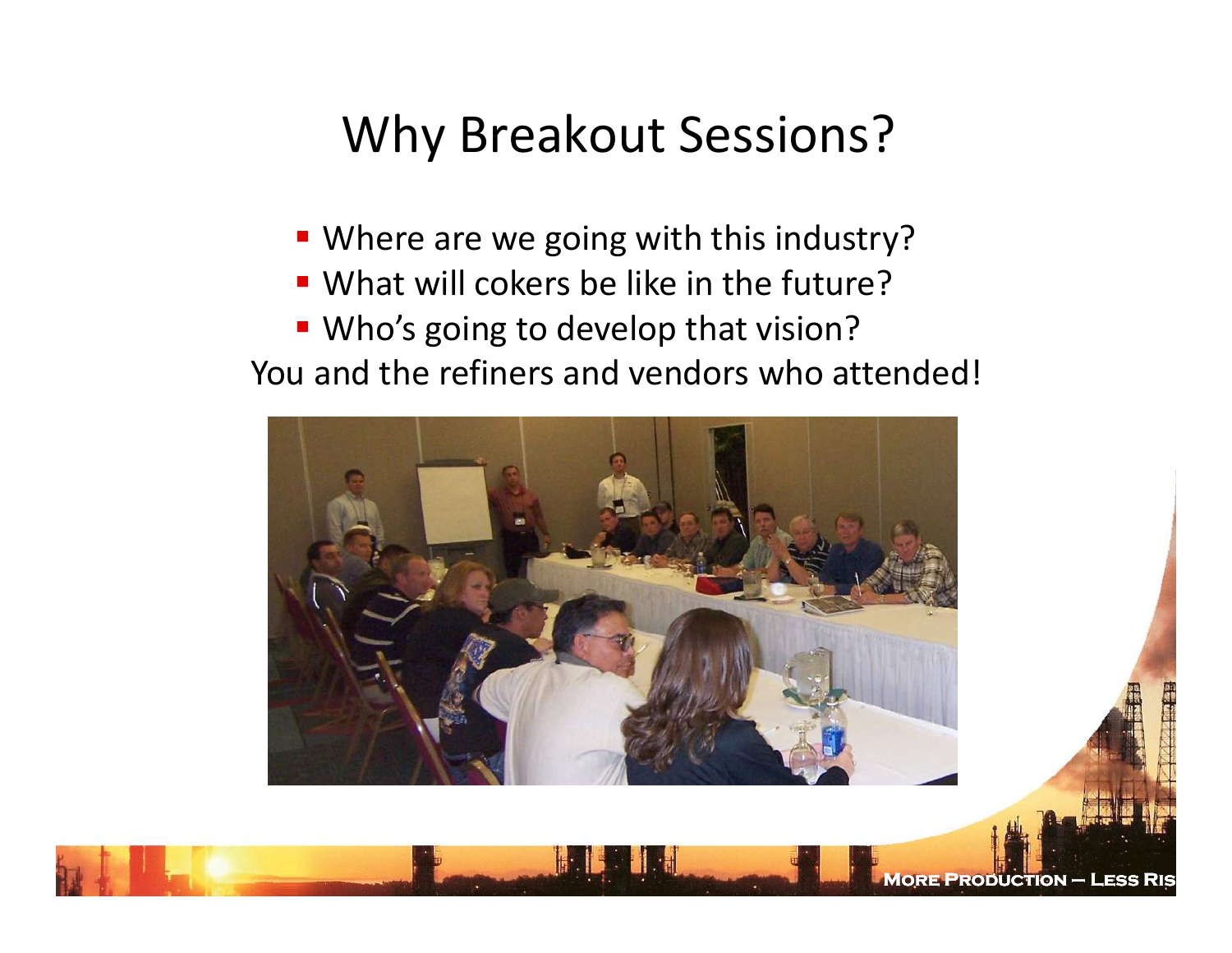

## Our Own Destiny

- We're looking for leaders to step forward and help us all pull together as a group to determine our own destiny.
- We're not out to get people to divulge secrets about their organization, but because we're all in the same industry, we do have a kinship with each other.



By policing ourselves on good and best practices,

our industry can become nothing but safer and more productive.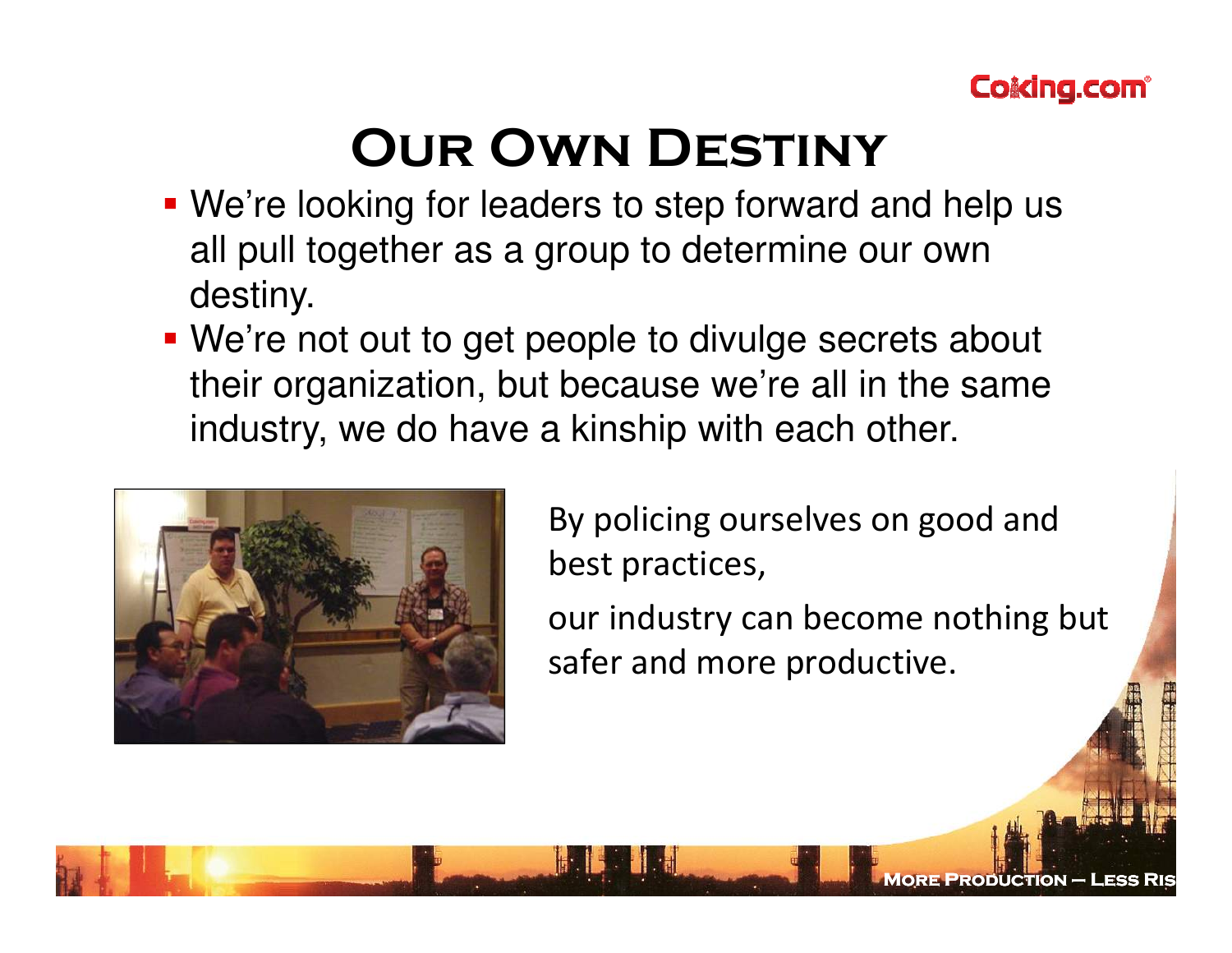

### Facilitated Small Groups

- **Rather than have a panel of experts try to field all the** questions of 200 people, we will break up into 5 or 6 small groups of 25 to 30 so everyone can speak and be heard.
- Facilitators helped stimulate discussion about topics that are very important to us in the industry.

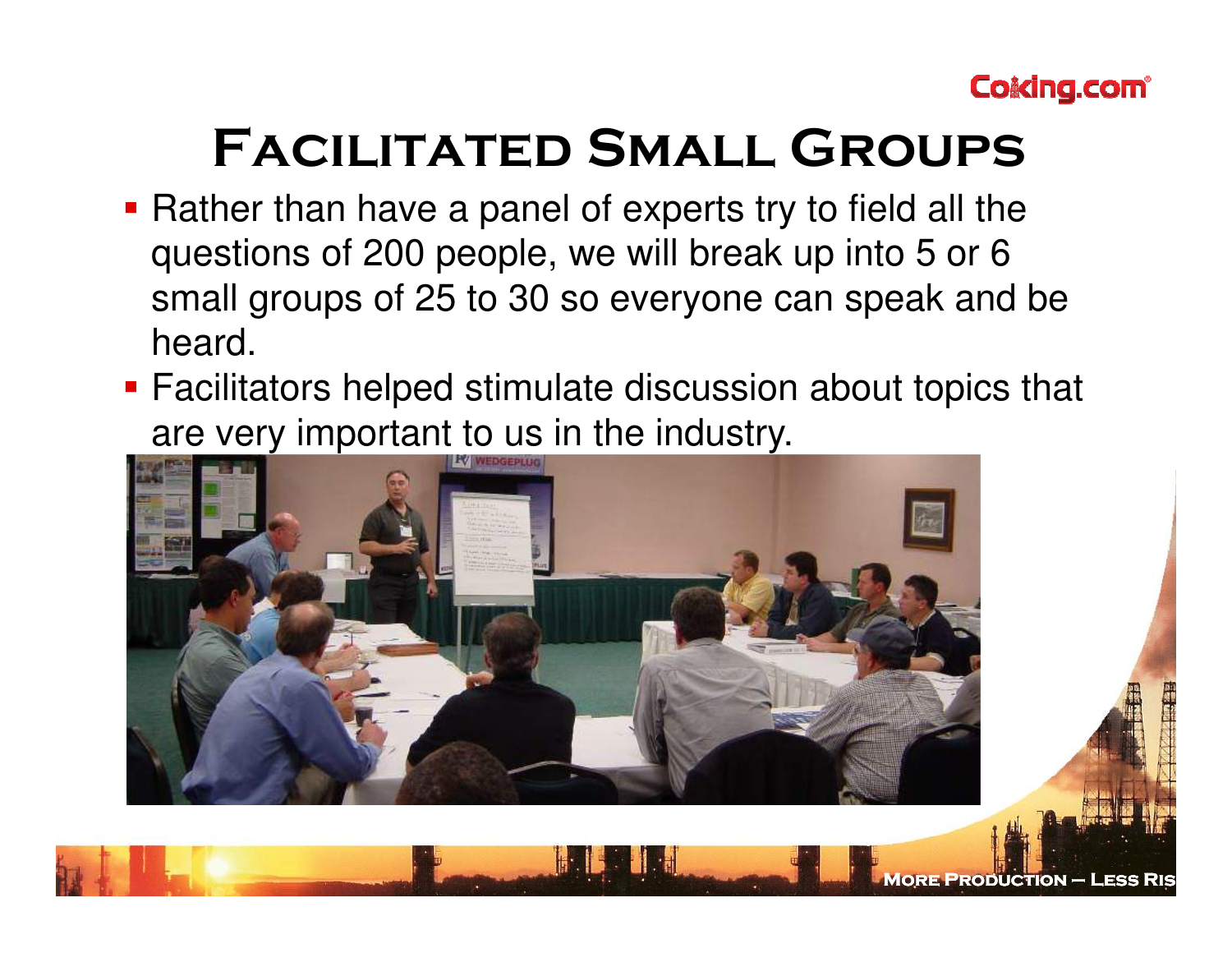## **BREAKOUT SESSION TOPICS Coling.com EXAMPLE**

#### Suggested Topics:

- •Bottom unheading
- •Entry into heater while pigging
- Alarm bypass management
- Winch operation
- PPE requirements during unheading
- Structure egress
- Partially coked drums
- •Safety training for new units start up
- •Blowouts – top head issues
- Furnace controls/SIS/trips
- •Fire protection at top of structure
- •Emergency block valves
- •Facility sighting issues – location of temporary trailers

Prioritized at a previous Coking.com Safety Breakout Discussion

> Each group chooses their own topics

> > More Production – Less Ris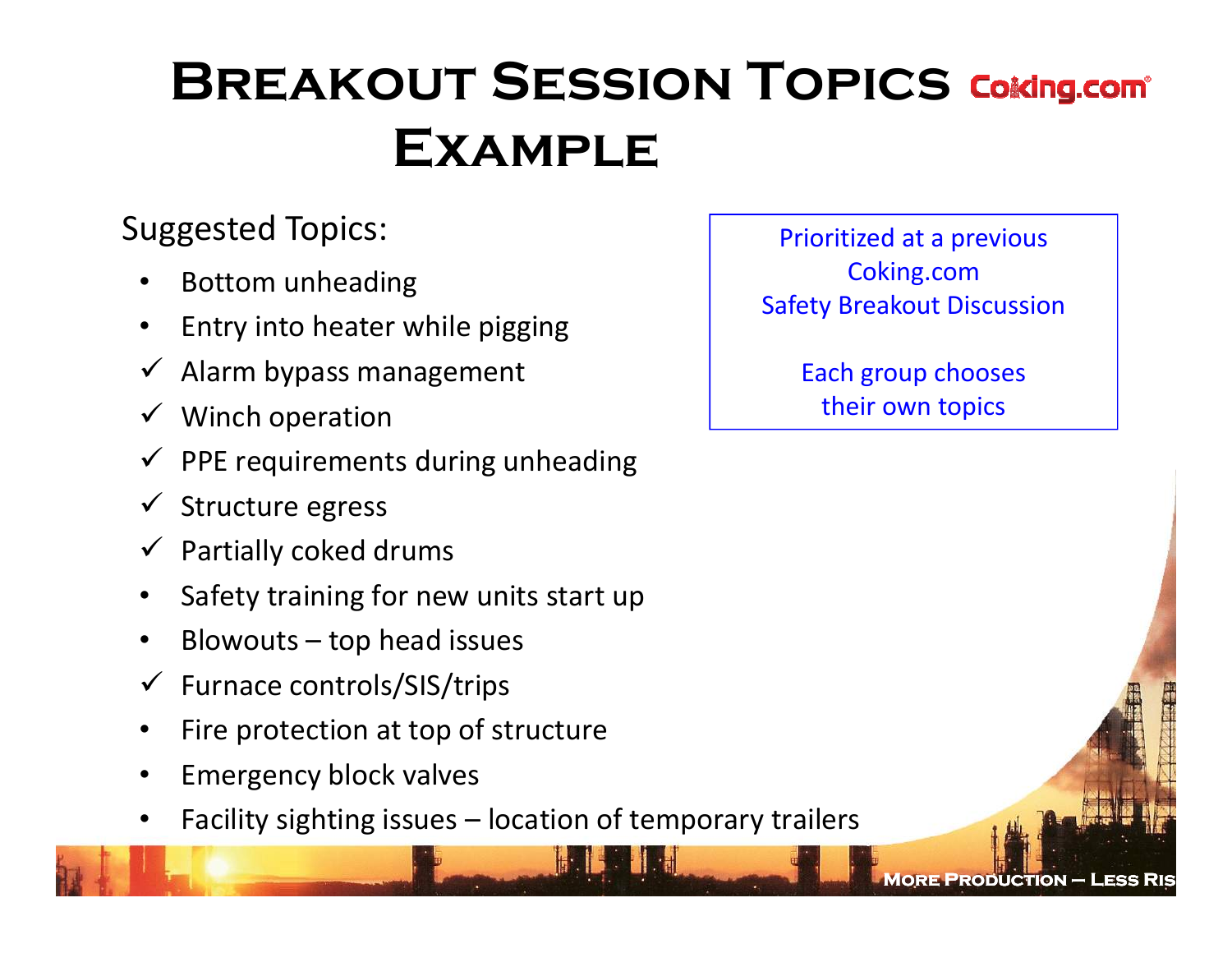

- Facilitators could be refiners or vendors, but they are not expected to be the answerman.
- **Everyone attending is the "answerman"!**



We encourage everyone to participate and explore all the meaningful tangents along the rabbit trail of discovery.

More Production – Less Ris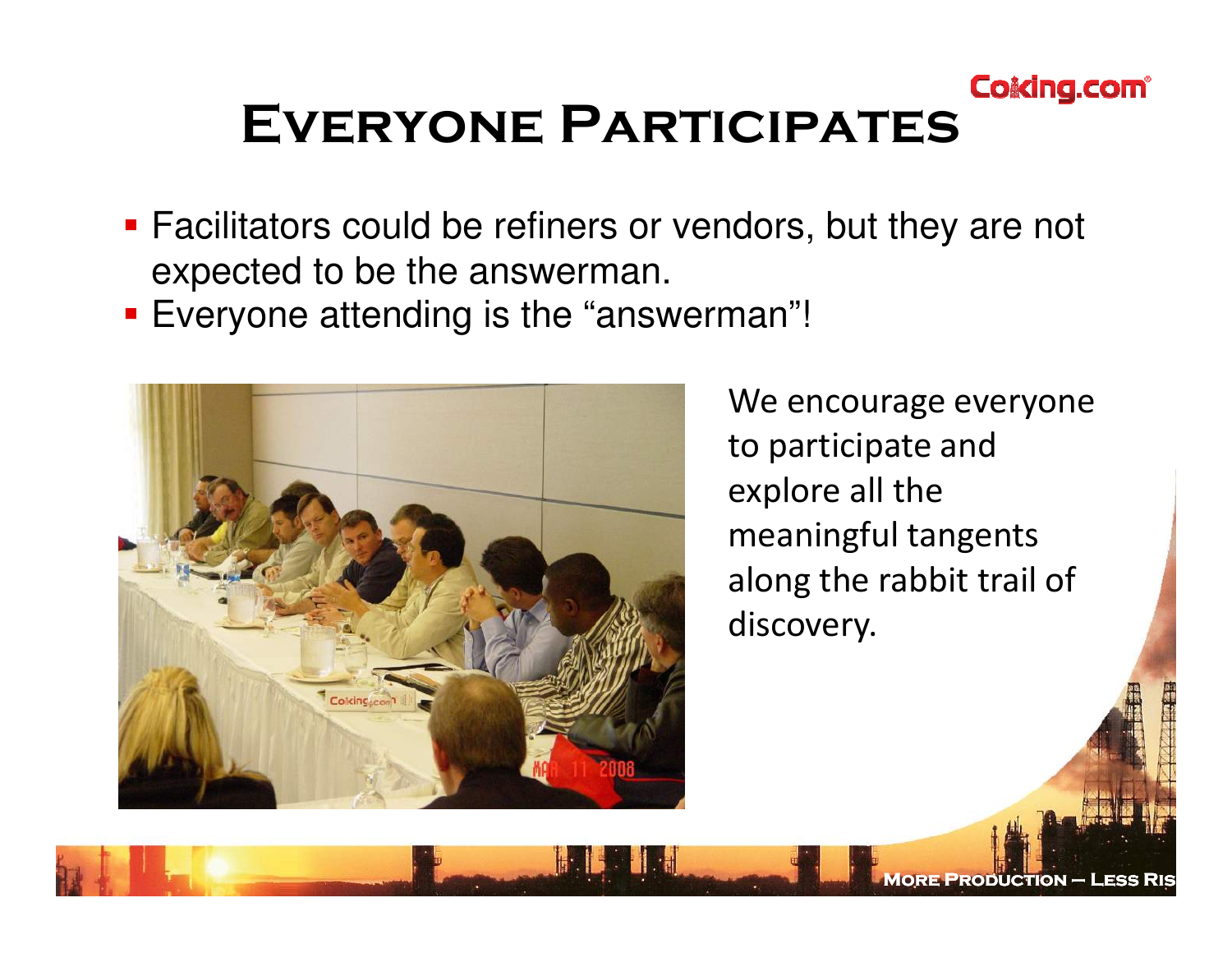

## Ground Rules

- Set cell phones to vibrate or off! \*\*\*\* Please No phone calls in or out during scheduled meeting sessions.
- **Exeryone is encouraged to participate.**
- **All participants are considered equal during these sessions.**
- One person talks at a time
- b. Keep an open mind



Monitor the group's participation: (Some need to hold back to allow others to share, others need to force themselves to share more.)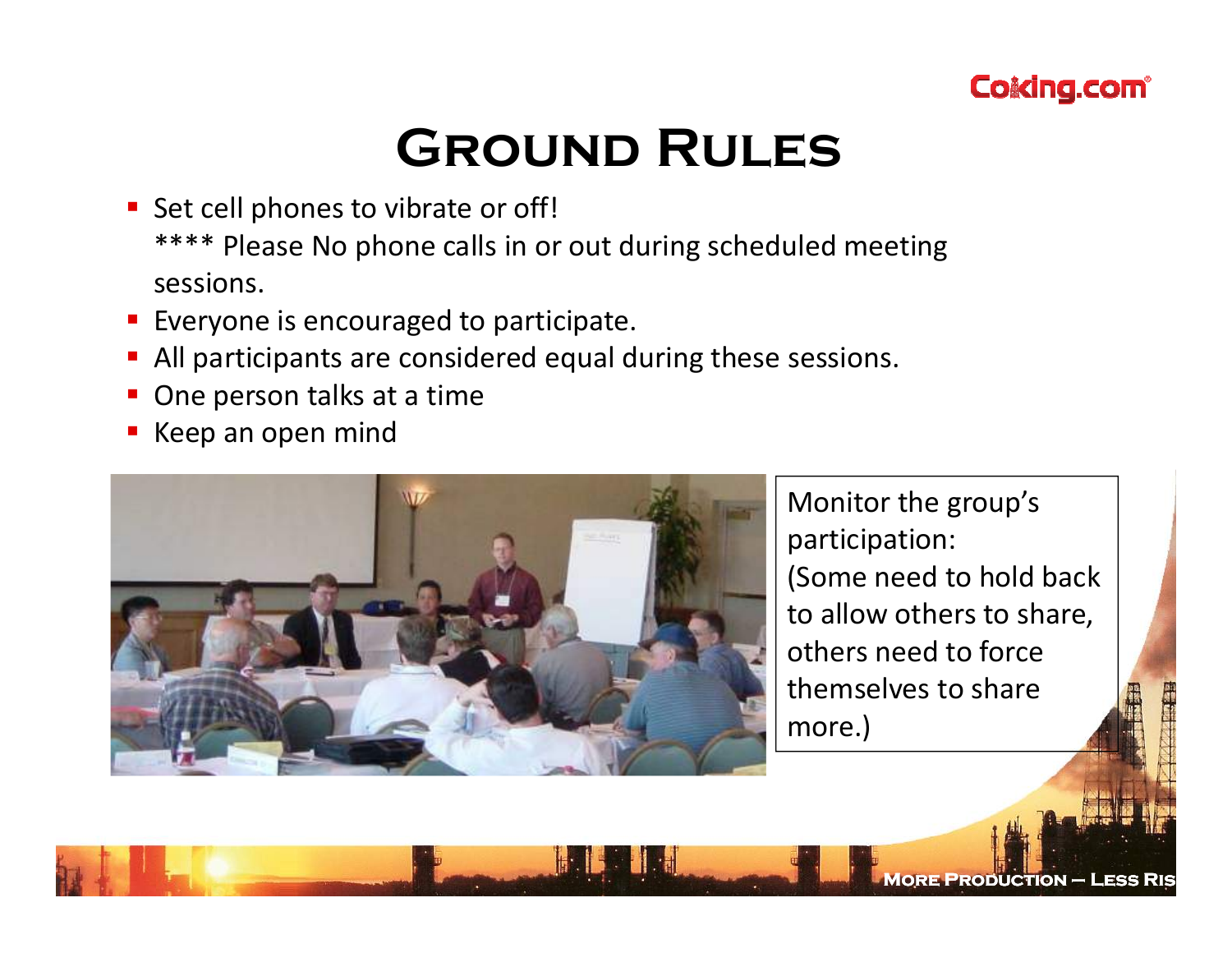

### Facilitator Roles

#### While one facilitator focuses on participation, the other facilitator will jot down key points on the flip chart.

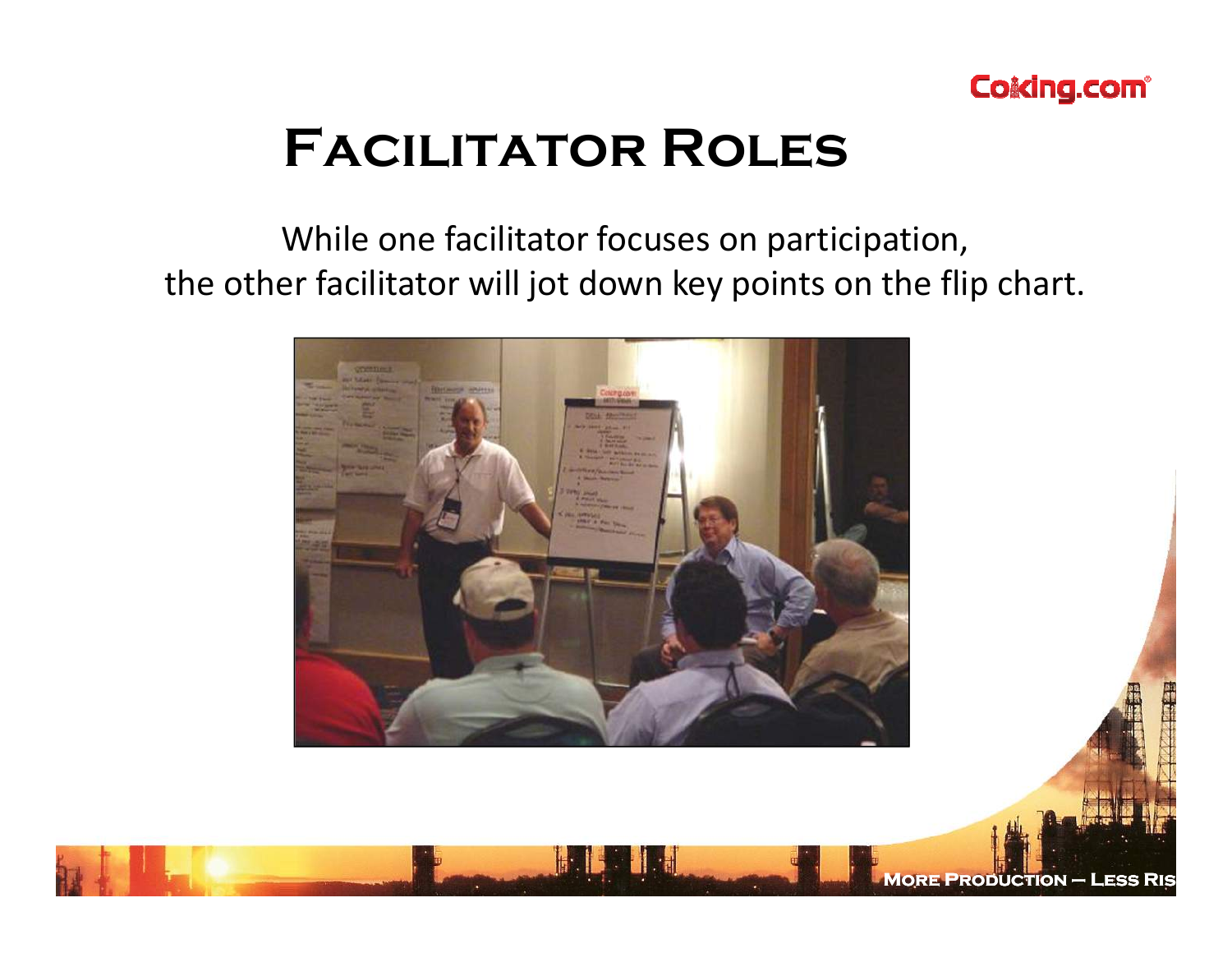

### **KEY POINTS**

Every key point goes up on flip charts --the pages are taped to the walls.

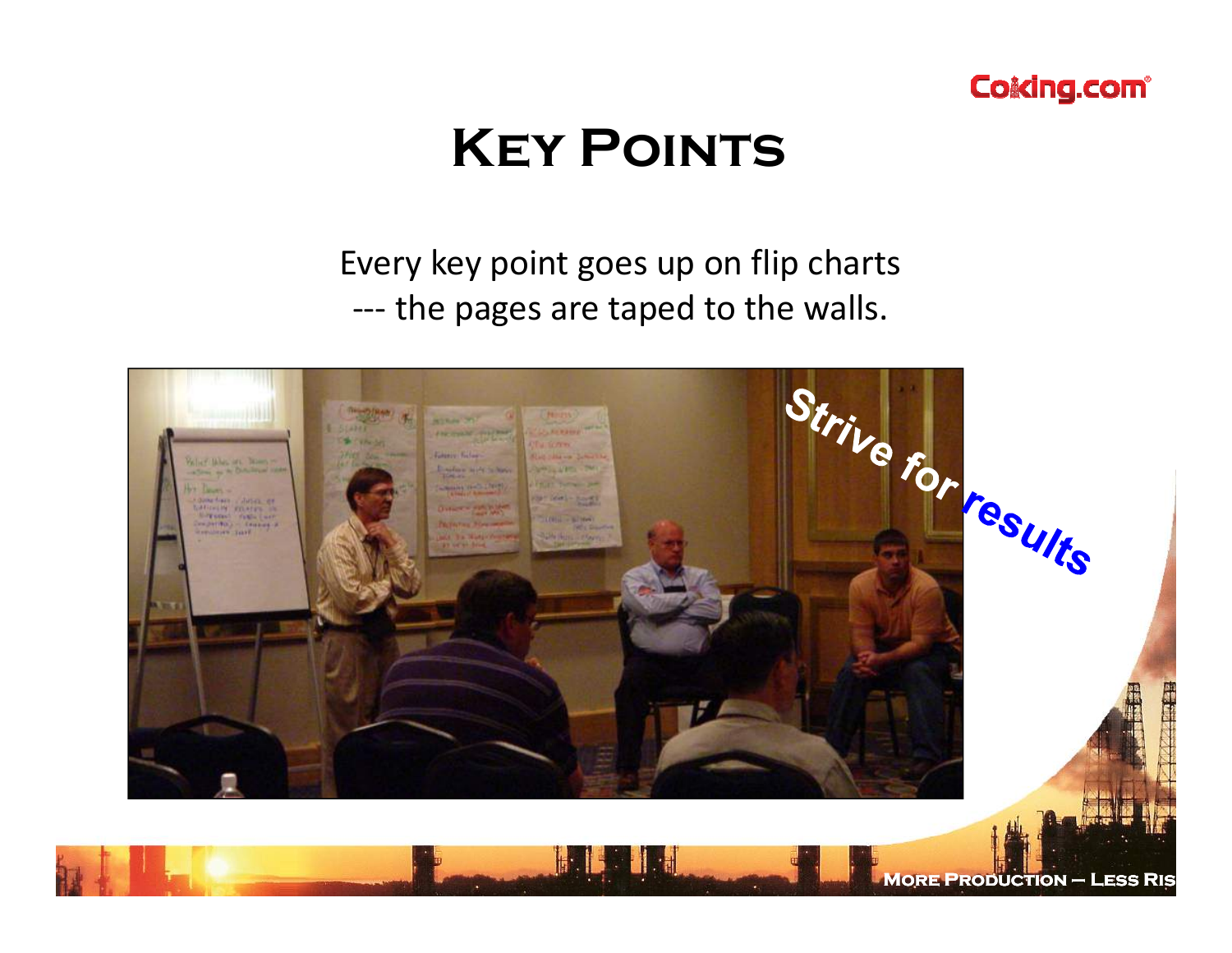# **BREAKOUT SESSION EXAMPLE ONING.COM** #1

#### Winch Operation

This "take-away" was shared with the larger group at the summary session.

- One refiner performed an ergonomic study and changed the switch/body position. This eliminated occurrences of the switch being jammed in place.
- Vendor reported that clients have requested eliminating the dead man switch on the winch "throttle". Proper PHA would conclude that the switch is necessary
- **Several reports of springs on switch being disabled or removed so that** the throttle remains in position when Operator lets go of it.
- Some had the mentality that if the guide plate was bolted down this is not an issue.
- **D** Overall consensus was that the switch is necessary and should be maintained.
- Maintaining and using this switch must be made part of the safety culture.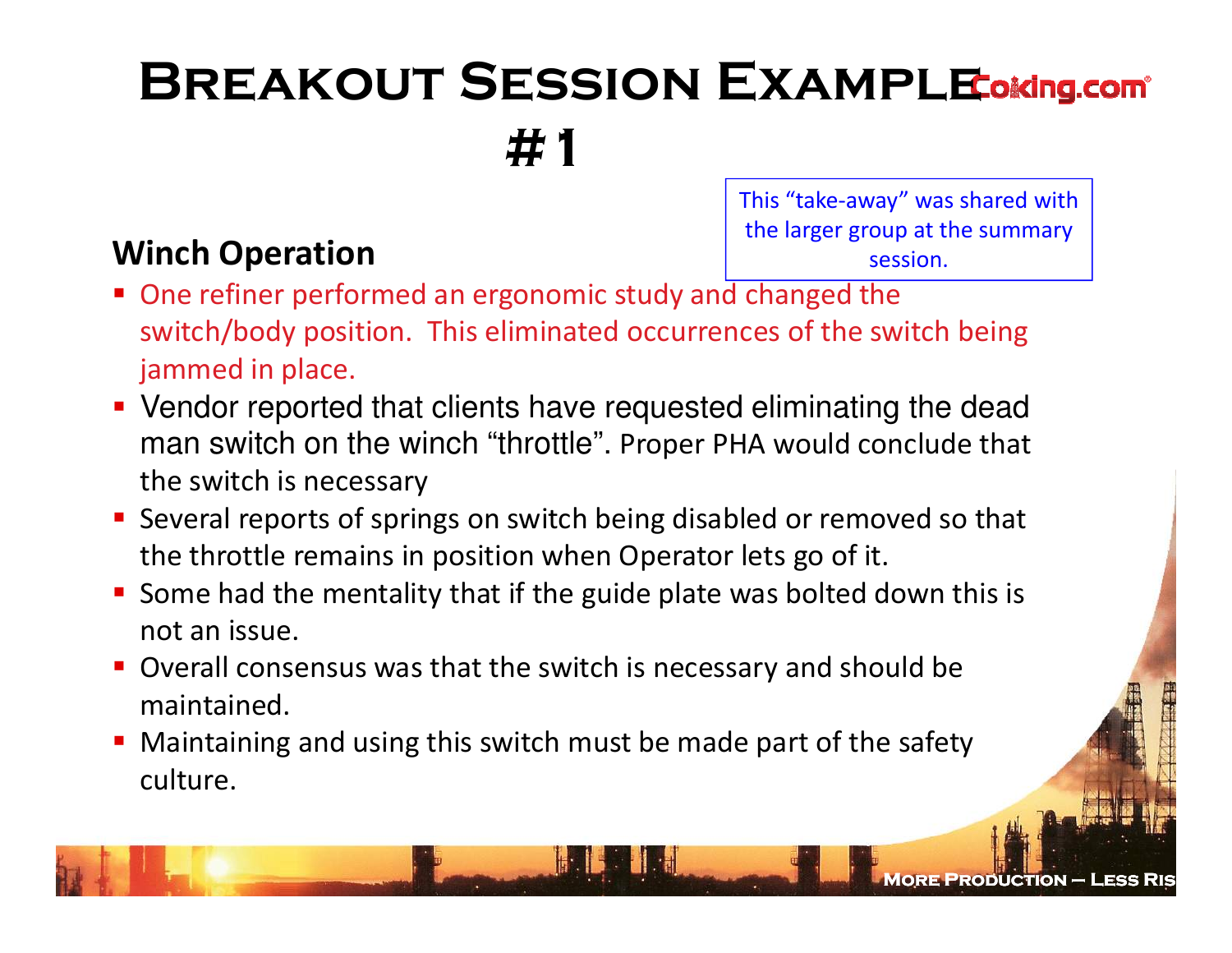

### Breakout Session Example #2

#### Training for New Coker Start-up

- Question came from refiner with new upgrader project. A large percentage of the new employees will be new to the industry.
- **Need to cross train in other refinery operations to gain experience in** equipment operations.
- Newbie's must pass minimum requirements before they are released to work on the unit.
- **Look for retirees for onsite training**
- Use double coverage

This "nugget" was shared with the larger group at the summary session.

- **Approach licensor for onsite training and start up assistance.**
- Need 2 yr training with class work and simulation training. Need experienced personnel for driller and console operators
- Run unit "dry" to get experience with drill equipment
- Build a simulator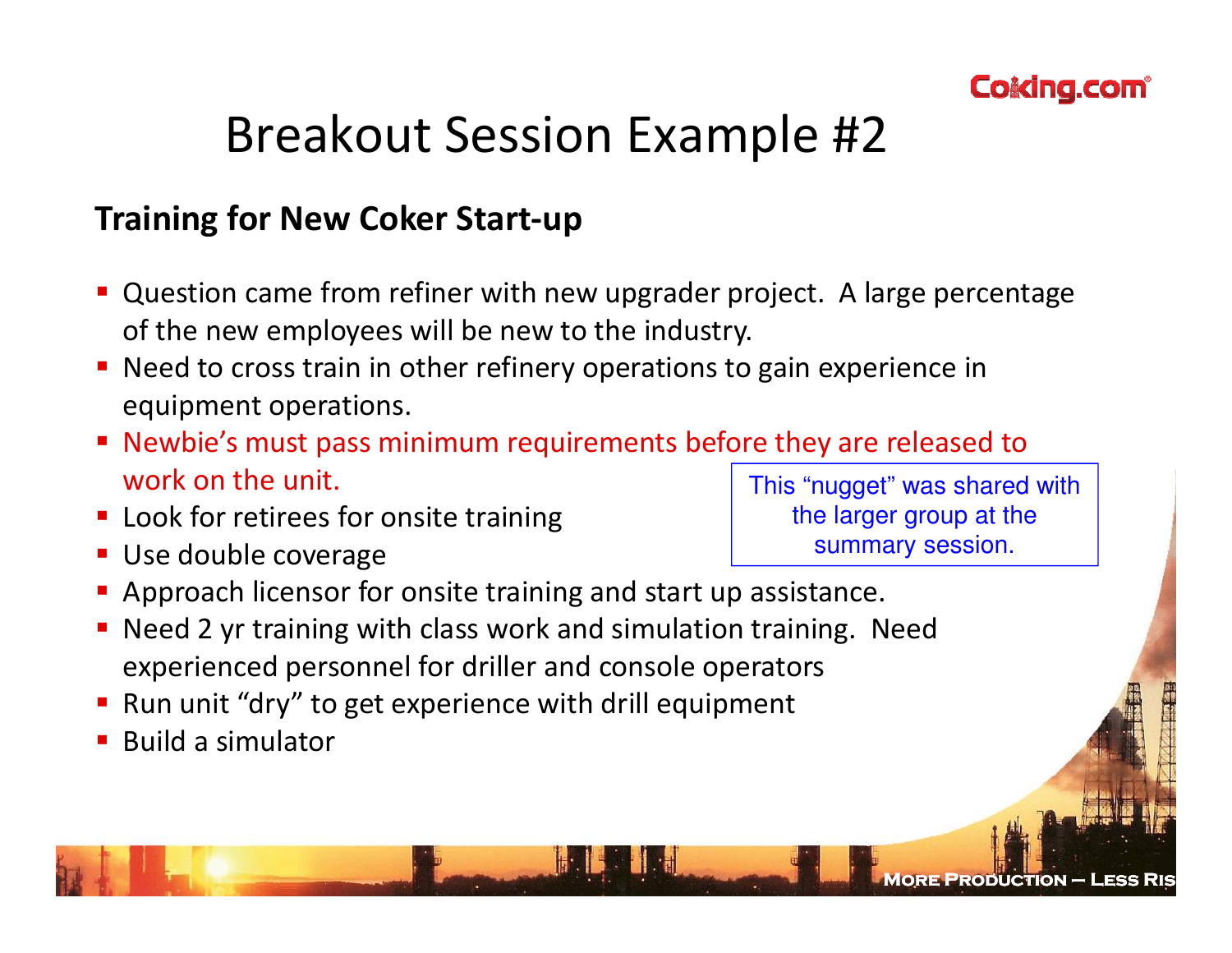

#### Reporting to the Large Group

- Each small group chooses about 3 nuggets from their entire list.
- At the end of the afternoon, those nuggets are typed into a presentation and displayed on screen
- The facilitator(s) share those "take-aways" with the large group.  $\blacksquare$



Those key points from every group will be posted at the Coking.com Discussion Forum.

http://www.coking.com/Forum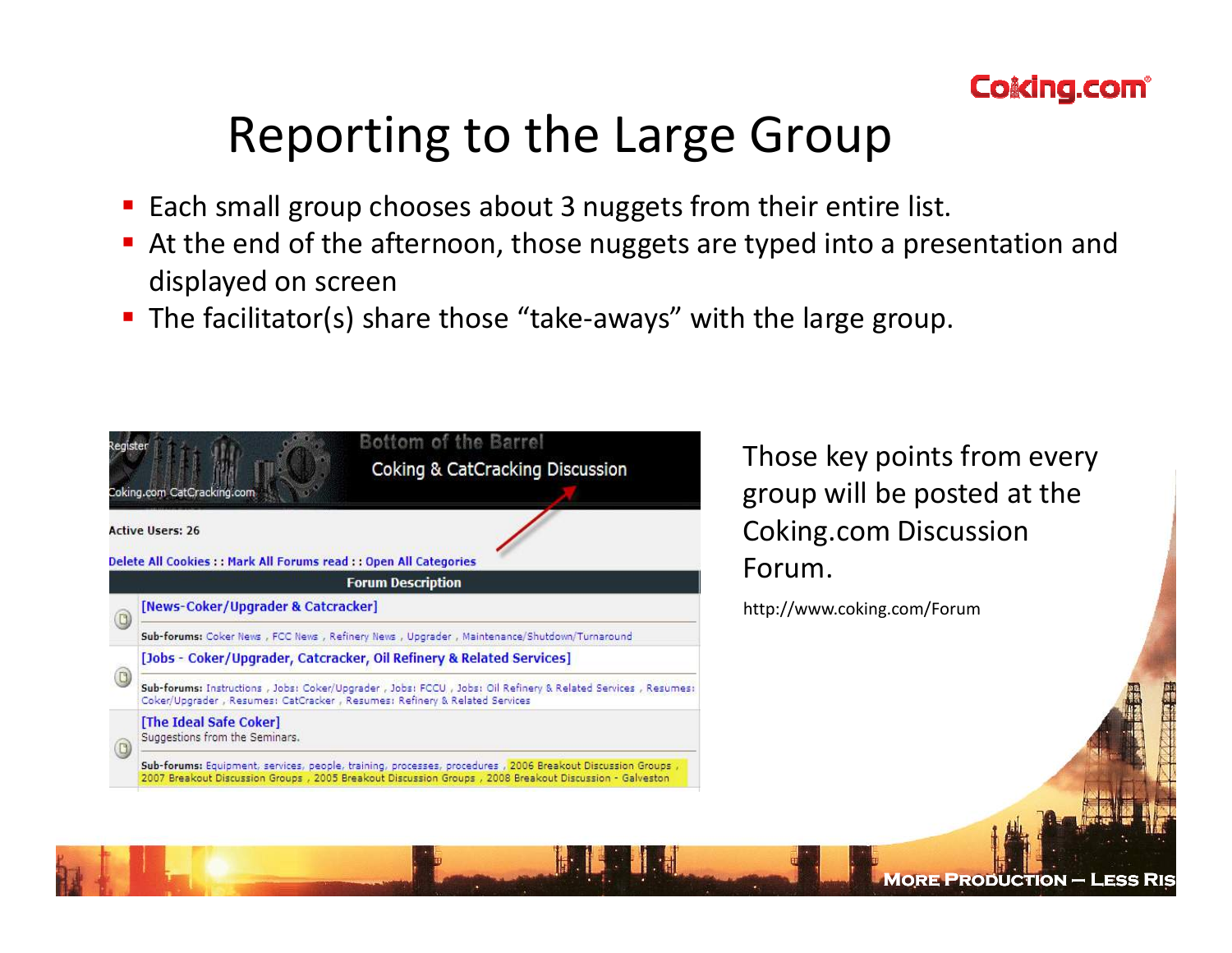

### Breakout Sessions Summary

- The consensus was that this was fantastic and we could spend a lot more time doing this!
- **The discussion was lively and animated and the enthusiasm** cannot be adequately captured with the plain text. However we took notes to give you a flavor of what you discussed in each group.
- We'll use these notes as a spring board for continuing to develop Best Practices.

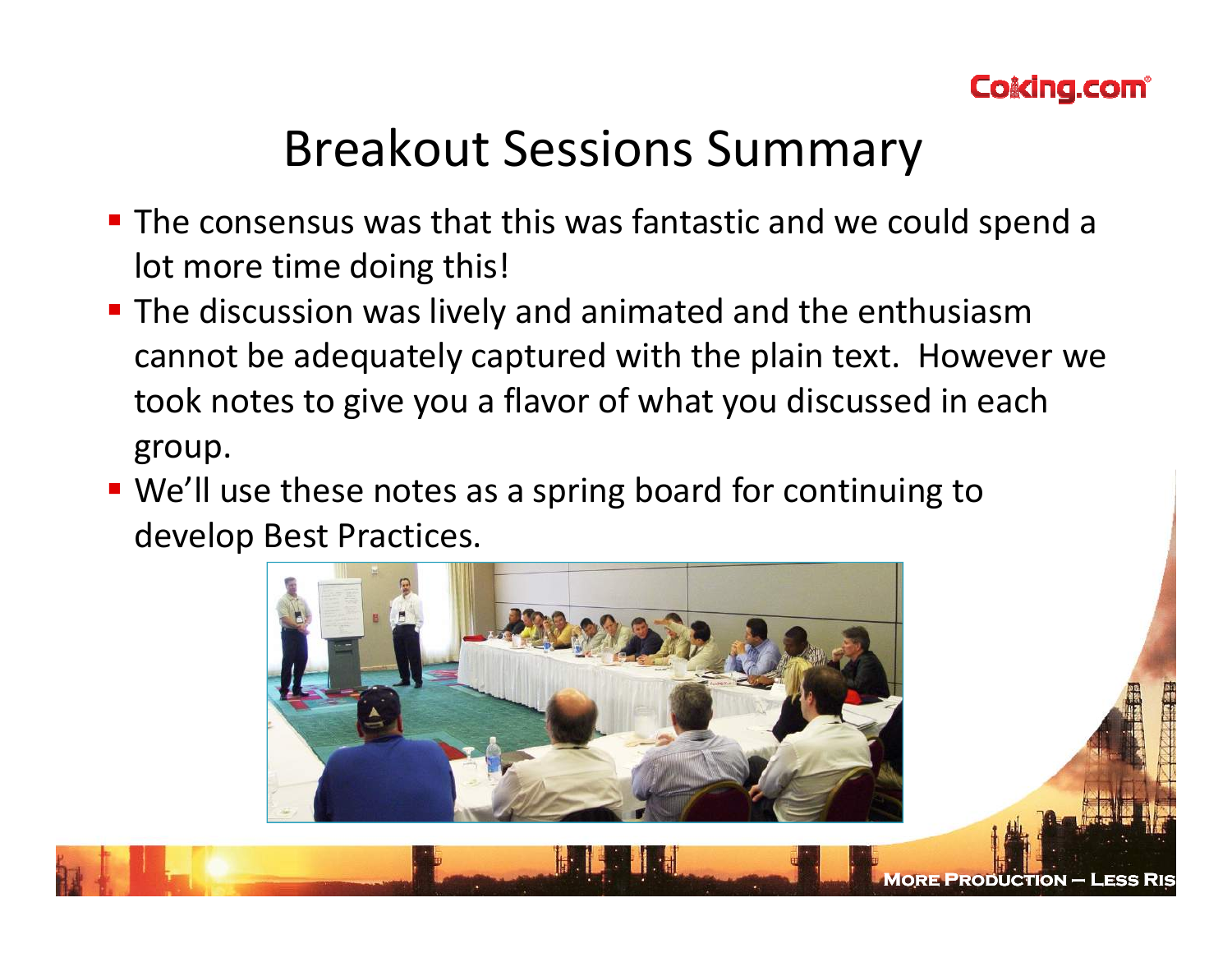

## Discussion Group Goal

- We'll continue to draw on the diversity of our collective experiences.
- We want to learn from everyone so we don't repeat the same "safety" mistakes.